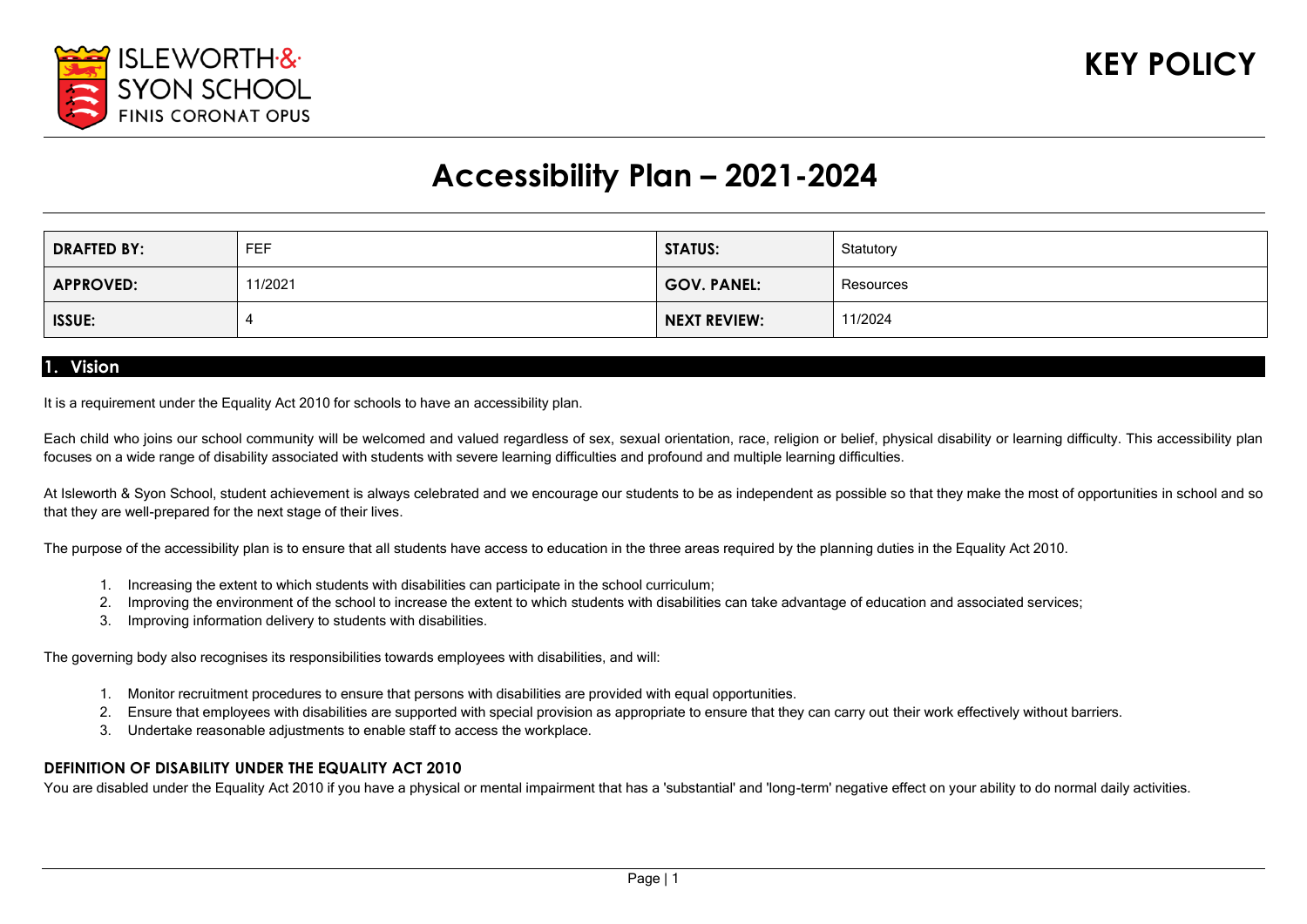#### **DEVELOPMENT AND REVIEW**

- The accessibility plan is guided by the principles and procedures in the school's Equality statement.
- The plan will be on the school website and reviewed annually by the leadership team to ensure it is effective.

#### **2. Aims and Objectives**

Our aims are to:

- Increase access to the curriculum for students with a disability.
- Improve and maintain access to the physical environment.
- Improve the delivery of written information to students.

The table below sets out how the school will achieve these aims.

| <b>AIM</b>                                                             | <b>CURRENT GOOD PRACTICE</b><br>Include established good<br>practice and practice under<br>development                                                                                                                                                                                                                                                                                                                                                                                                       | <b>OBJECTIVES</b><br>Short, medium and long term                                                                                                                                                                                                                                                         | <b>ACTIONS</b>                                                                                                                                                                    | <b>WHO</b>             | <b>TIME FRAME</b> |
|------------------------------------------------------------------------|--------------------------------------------------------------------------------------------------------------------------------------------------------------------------------------------------------------------------------------------------------------------------------------------------------------------------------------------------------------------------------------------------------------------------------------------------------------------------------------------------------------|----------------------------------------------------------------------------------------------------------------------------------------------------------------------------------------------------------------------------------------------------------------------------------------------------------|-----------------------------------------------------------------------------------------------------------------------------------------------------------------------------------|------------------------|-------------------|
| Increase access to the<br>curriculum for students<br>with a disability | To screen those transferring from<br>primary school and make staff aware of<br>student needs.<br>To provide referrals for<br>assessment/diagnoses of students<br>joining the school who have not been<br>diagnosed as disabled or who may join<br>the school part way through a school<br>year.<br>Curriculum is subject to ongoing review<br>to ensure it meets the needs of all<br>students.<br>Ongoing training for staff on adaptive<br>teaching of the curriculum, in particular<br>for new colleagues. | Admission arrangements include<br>screening of new students.<br>Information is shared with key staff.<br>A curriculum is in place that allows all<br>students to demonstrate excellent<br>progress towards challenging<br>objectives.<br>Staff training is provided to reflect the<br>needs of students. | Ensure the effectiveness of the<br>curriculum model.<br>Update the curriculum statement for<br>each subject area and ensure that the<br>curriculum is accessible to all learners. | <b>CLs</b><br>SLT lead | September 2022    |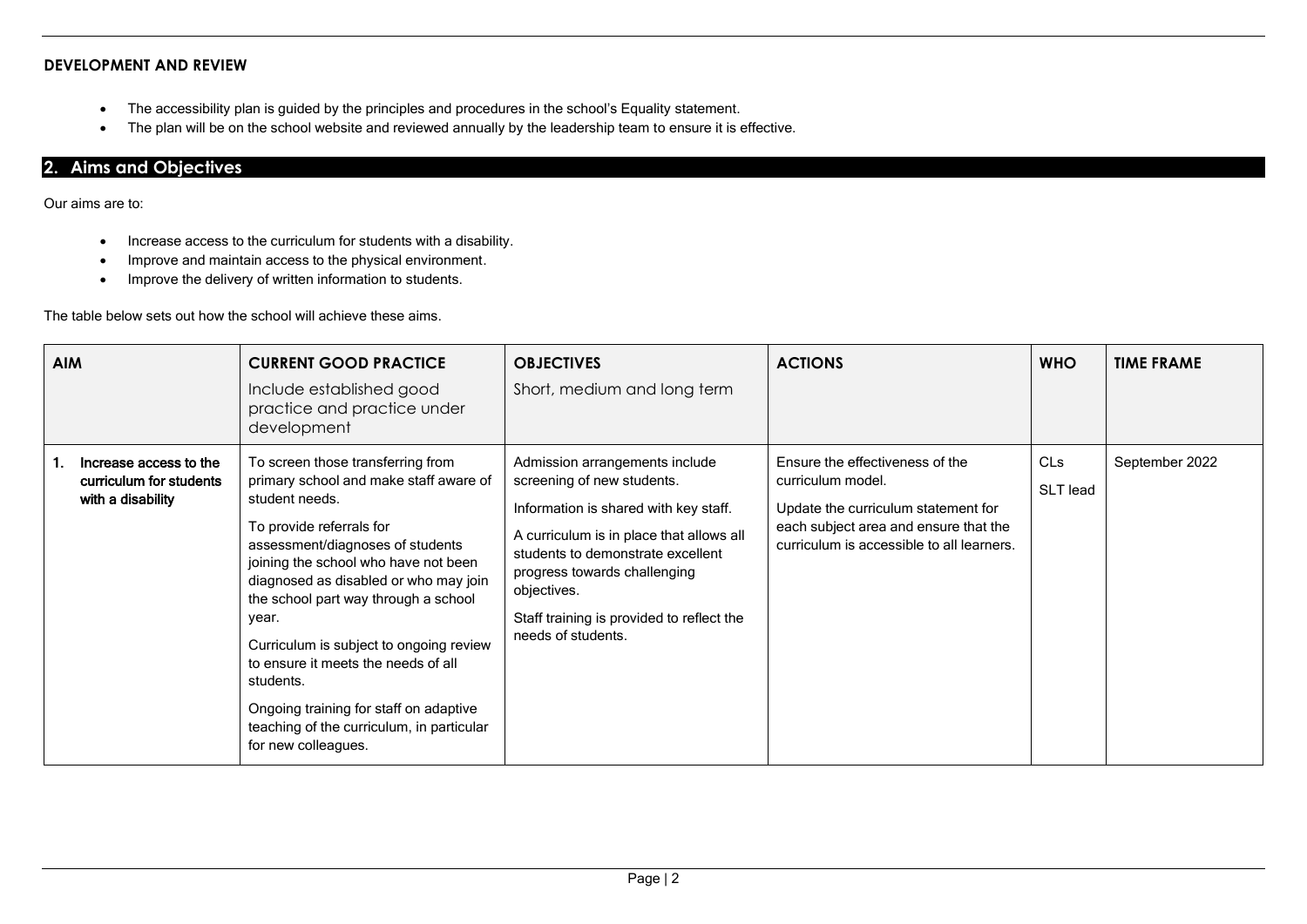| <b>AIM</b> |                                                               | <b>CURRENT GOOD PRACTICE</b><br>Include established good<br>practice and practice under<br>development                                                                                                                                   | <b>OBJECTIVES</b><br>Short, medium and long term                                                                                                                                                                                                             | <b>ACTIONS</b>                                                                                                                | <b>WHO</b>        | <b>TIME FRAME</b> |
|------------|---------------------------------------------------------------|------------------------------------------------------------------------------------------------------------------------------------------------------------------------------------------------------------------------------------------|--------------------------------------------------------------------------------------------------------------------------------------------------------------------------------------------------------------------------------------------------------------|-------------------------------------------------------------------------------------------------------------------------------|-------------------|-------------------|
| 2.         | <b>Curriculum materials</b><br>are available for all staff    | Departments to make differentiated<br>materials available to all staff in their<br>departments by keeping resources in an<br>accessible area (Office 365).                                                                               | Ensure that as adaptive materials are<br>produced that they are uploaded to<br>SharePoint and available to all<br>colleagues.<br>Wider range of resources available for<br>students with additional needs and<br>materials added as circumstances<br>change. | Update subject specific SharePoint as<br>required.                                                                            | CLs<br>Teachers   | Ongoing           |
| 3.         | Improve and maintain<br>access to the physical<br>environment | Adaptations to the existing buildings<br>have included access requirements.<br>The new building (2018) has been<br>designed to meet the needs of all<br>learners. A lift was installed (2019) to<br>allow for access to the first floor. | There are no major access issues.<br>We will adapt access for room 201, as<br>the need arises as this is the only room<br>without level access.                                                                                                              | Complete the planning for level access<br>to room 201, so that action can be<br>taken should the need arise.                  | <b>FEF</b>        | September 2022    |
| 4.         | Improve the delivery of<br>written information to<br>students | Consider those students who struggle<br>to read and who may have visual<br>impairments that make reading difficult.<br>School documents to be made available<br>in large print for students / parents with<br>visual impairments.        | Review the effectiveness of<br>communication strategies across the<br>school.                                                                                                                                                                                | Complete a communication audit and<br>update school procedures to allow for<br>all students to access written<br>information. | CAT               | September 2022    |
| 5.         | Examination<br>arrangements for<br>students with disabilities | Early identification of disabled students.<br>Provision of appropriate assessment /<br>examination material within school.<br>Make early requests to examining<br>authorities                                                            | Appropriate examination assessment<br>provision to be made available to<br>disabled students.<br>To include internal assessments.                                                                                                                            | Monitor how well the recent addition of<br>access arrangements for internal<br>assessments has helped student<br>achievement. | CAT<br><b>RCU</b> | September 2022    |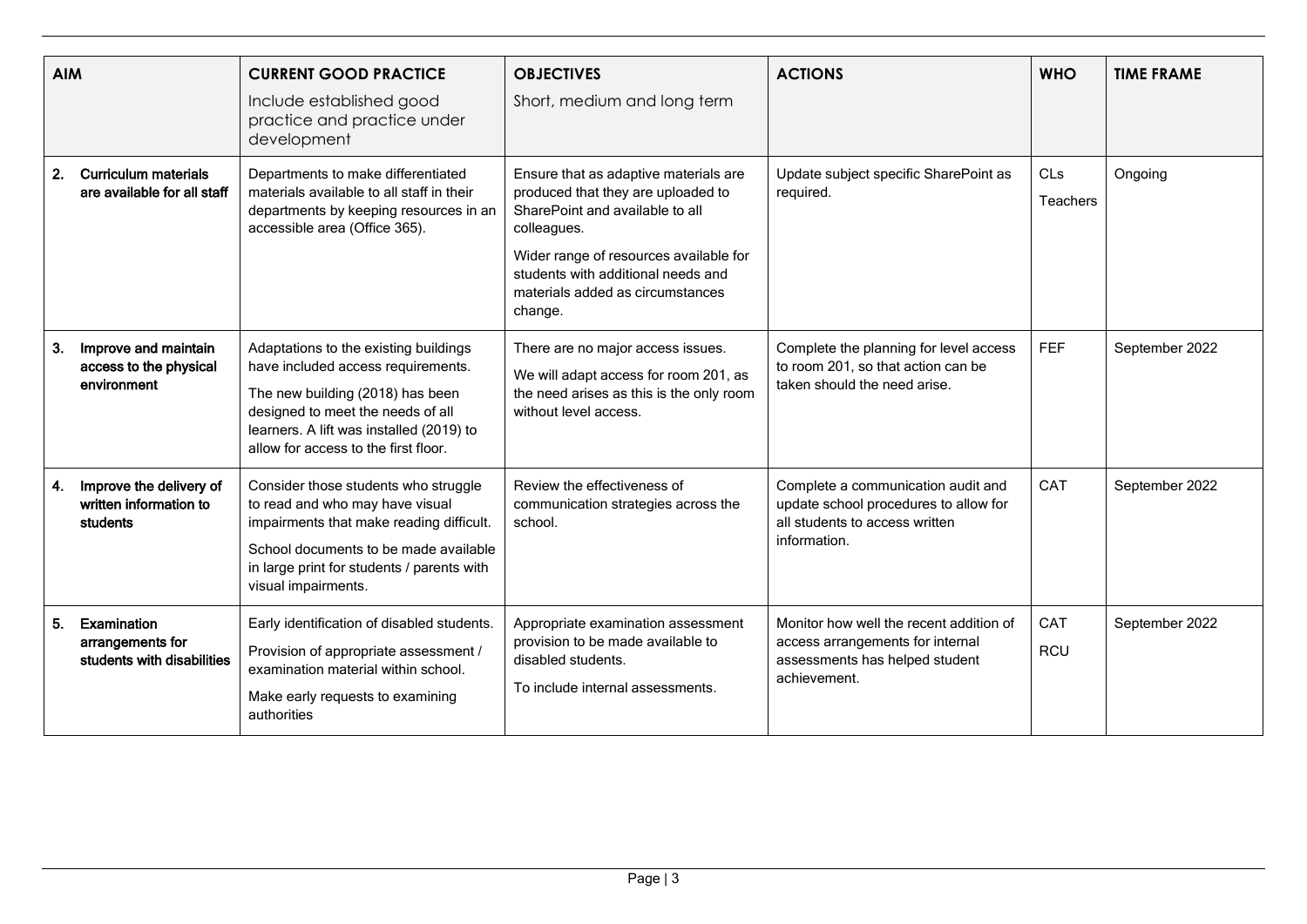| <b>AIM</b>                                                                                                                                                                                                                | <b>CURRENT GOOD PRACTICE</b><br>Include established good<br>practice and practice under<br>development                                                                                                                                                                                                                                                                                                                                                                                         | <b>OBJECTIVES</b><br>Short, medium and long term                                                                                  | <b>ACTIONS</b>                                                                                                          | <b>WHO</b>        | <b>TIME FRAME</b> |
|---------------------------------------------------------------------------------------------------------------------------------------------------------------------------------------------------------------------------|------------------------------------------------------------------------------------------------------------------------------------------------------------------------------------------------------------------------------------------------------------------------------------------------------------------------------------------------------------------------------------------------------------------------------------------------------------------------------------------------|-----------------------------------------------------------------------------------------------------------------------------------|-------------------------------------------------------------------------------------------------------------------------|-------------------|-------------------|
| To identify and make<br>6.<br>appropriate provision for<br>students with disabilities<br>to be included on school<br>trips, unless there are<br>severe health and<br>safety considerations<br>that cannot be<br>overcome. | Identification of the needs of disabled<br>students and the meeting of those<br>needs e.g. additional staffing or staff<br>training (e.g. students with epilepsy and<br>severe allergies).<br>In severe cases where a risk<br>assessment has been carried out and<br>the needs of students cannot be met<br>alternative strategies may be put in<br>place e.g. alternative visit or material.<br>Parent/carer advice/co-operation to be<br>sought when making decisions about<br>school visits | All trips and ventures to be accessible<br>to all students.<br>Staff in charge of trips to consult the<br>relevant co-ordinators. | Review students taking part in ventures<br>and activities and evaluate the success<br>of the aim for inclusion for all. | MDA<br><b>SFI</b> | September 2022    |

## **3. Access Audit**

| <b>FEATURE</b> |                                                                                                                                  | <b>DESCRIPTION</b>                                                                                                 | <b>ACTIONS</b>                                                                                                                                                        | <b>WHO</b> | <b>TIME FRAME</b>         |
|----------------|----------------------------------------------------------------------------------------------------------------------------------|--------------------------------------------------------------------------------------------------------------------|-----------------------------------------------------------------------------------------------------------------------------------------------------------------------|------------|---------------------------|
|                | Number of floors                                                                                                                 | All stairwells are kept clean and free from<br>obstructions.<br>All teaching rooms, except 201, have level access. | Maintain access at all times.<br>Plan for the addition of a small chairlift for level<br>access to room 201.                                                          | Site       | Ongoing<br>September 2022 |
| 8.             | <b>Emergency escape routes</b>                                                                                                   | Fire evacuation routes are in place.<br>Weekly testing of the alarm system is in place.                            | Consider the installation of medivac chairs for<br>emergency use of stairwells rather than lifts in the<br>event of an emergency evacuation of a disabled<br>student. | Site       | September 2022            |
| 9.             | When decorating the physical environment,<br>consider appropriate colour schemes to<br>benefit students with visual impairments. | Seek relevant advice on appropriate colour<br>schemes for students with severe visual<br>impairment.               | As classrooms are re-decorated, they become<br>more accessible to students with impairments.                                                                          | Site       | Ongoing                   |